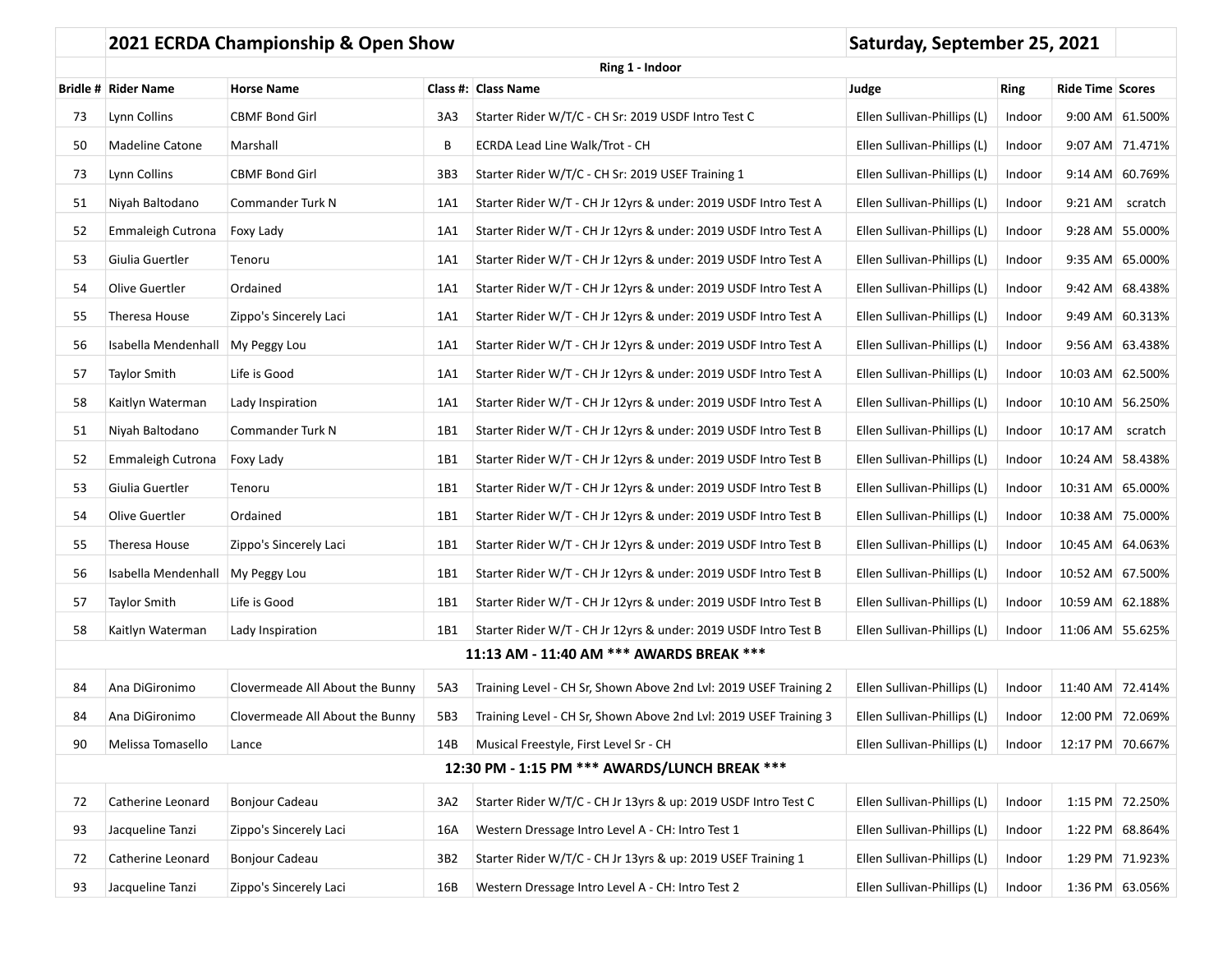| 65 | Sarah Donnelly          | <b>Everlasting Wonder</b>  | 2A1 | Starter Horse W/T - CH Jr: 2019 USDF Intro Test A                 | Ellen Sullivan-Phillips (L) | Indoor  | 1:43 PM 73.125%              |                  |
|----|-------------------------|----------------------------|-----|-------------------------------------------------------------------|-----------------------------|---------|------------------------------|------------------|
| 67 | <b>Delaney Wiggins</b>  | Leave It To The Stars      | 2A1 | Starter Horse W/T - CH Jr: 2019 USDF Intro Test A                 | Ellen Sullivan-Phillips (L) | Indoor  |                              | 1:50 PM 58.125%  |
| 66 | Sarah Irianne           | My Knight and Shining Beau | 2A1 | Starter Horse W/T - CH Jr: 2019 USDF Intro Test A                 | Ellen Sullivan-Phillips (L) | Indoor  |                              | 1:57 PM 58.125%  |
| 65 | Sarah Donnelly          | <b>Everlasting Wonder</b>  | 2B1 | Starter Horse W/T - CH Jr: 2019 USDF Intro Test B                 | Ellen Sullivan-Phillips (L) | Indoor  |                              | 2:04 PM 74.063%  |
| 67 | <b>Delaney Wiggins</b>  | Leave It To The Stars      | 2B1 | Starter Horse W/T - CH Jr: 2019 USDF Intro Test B                 | Ellen Sullivan-Phillips (L) | Indoor  |                              | 2:11 PM 64.688%  |
| 66 | Sarah Irianne           | My Knight and Shining Beau | 2B1 | Starter Horse W/T - CH Jr: 2019 USDF Intro Test B                 | Ellen Sullivan-Phillips (L) | Indoor  |                              | 2:18 PM 62.500%  |
| 63 | Erica Todd              | I'll Take My Chances       | 1A3 | Starter Rider W/T - CH Sr: 2019 USDF Intro Test A                 | Ellen Sullivan-Phillips (L) | Indoor  |                              | 2:25 PM 58.750%  |
| 62 | Catherine Dee           | Babekakes                  | 1A3 | Starter Rider W/T - CH Sr: 2019 USDF Intro Test A                 | Ellen Sullivan-Phillips (L) | Indoor  | 2:32 PM scratch              |                  |
| 64 | Sarah Trotta            | Fern                       | 1A3 | Starter Rider W/T - CH Sr: 2019 USDF Intro Test A                 | Ellen Sullivan-Phillips (L) | Indoor  |                              | 2:39 PM 61.563%  |
| 63 | Erica Todd              | I'll Take My Chances       | 1B3 | Starter Rider W/T - CH Sr: 2019 USDF Intro Test B                 | Ellen Sullivan-Phillips (L) | Indoor  |                              | 2:46 PM 58.125%  |
| 62 | Catherine Dee           | Babekakes                  | 1B3 | Starter Rider W/T - CH Sr: 2019 USDF Intro Test B                 | Ellen Sullivan-Phillips (L) | Indoor  | $2:53$ PM                    | scratch          |
| 64 | Sarah Trotta            | Fern                       | 1B3 | Starter Rider W/T - CH Sr: 2019 USDF Intro Test B                 | Ellen Sullivan-Phillips (L) | Indoor  |                              | 3:00 PM 63.438%  |
| 71 | Hazel Guertler          | Ordained                   | 3A1 | Starter Rider W/T/C - CH Jr 12yrs & under: 2019 USDF Intro Test C | Ellen Sullivan-Phillips (L) | Indoor  |                              | 3:07 PM 72.250%  |
| 97 | Tori Kager              | Sage Advice                | 92  | 2019 USEF Third Level Test 3                                      | Ellen Sullivan-Phillips (L) | Indoor  |                              | 3:14 PM 69.250%  |
| 71 | <b>Hazel Guertler</b>   | Ordained                   | 3B1 | Starter Rider W/T/C - CH Jr 12yrs & under: 2019 USEF Training 1   | Ellen Sullivan-Phillips (L) | Indoor  |                              | 3:21 PM 71.923%  |
| 97 | Tori Kager              | Sage Advice                | 120 | Musical Freestyle TOC - Third Level MFS                           | Ellen Sullivan-Phillips (L) | Indoor  |                              | 3:28 PM 73.167%  |
|    |                         |                            |     | Ring 2 - Outdoor                                                  |                             |         |                              |                  |
| 80 | Cheyenne Lord           | Golden Girl                | 25  | Training Prix Caprilli - CH                                       | Kathy Mastragostino (L)     | Outdoor | 8:35 AM 68.462%              |                  |
| 91 | Leigha Allen            | Sure Is Bright             | 9   | Fourth Level - CH: 2019 USEF Fourth 3                             | Kathy Mastragostino (L)     | Outdoor |                              | 8:50 AM 55.833%  |
| 92 | Eileen Keller           | Dezdemona                  | 9   | Fourth Level - CH: 2019 USEF Fourth 3                             | Kathy Mastragostino (L)     | Outdoor | 9:00 AM 58.056%              |                  |
| 76 | Juliann Altman          | Flashy Blue Skies          | 5A2 | Training Level - CH Sr: 2019 USEF Training 2                      | Kathy Mastragostino (L)     | Outdoor |                              | 9:07 AM 64.310%  |
| 77 | <b>Holly Balderston</b> | Fathom Drive               | 5A2 | Training Level - CH Sr: 2019 USEF Training 2                      | Kathy Mastragostino (L)     | Outdoor | 9:14 AM 62.759%              |                  |
| 78 | Jessica Busch           | WR Sharp Dressed Man       | 5A2 | Training Level - CH Sr: 2019 USEF Training 2                      | Kathy Mastragostino (L)     | Outdoor |                              | 9:21 AM withdrew |
| 79 | Paige Fiedler           | Mostly Jamaal FF           | 5A2 | Training Level - CH Sr: 2019 USEF Training 2                      | Kathy Mastragostino (L)     | Outdoor | 9:28 AM 59.483%              |                  |
| 80 | Cheyenne Lord           | Golden Girl                | 5A2 | Training Level - CH Sr: 2019 USEF Training 2                      | Kathy Mastragostino (L)     | Outdoor | 9:35 AM 61.207%              |                  |
| 81 | Kathryn Nelson          | Moonshine                  | 5A2 | Training Level - CH Sr: 2019 USEF Training 2                      | Kathy Mastragostino (L)     | Outdoor |                              | 9:42 AM 63.448%  |
| 82 | Marcee Puccio           | The Secret Garden          | 5A2 | Training Level - CH Sr: 2019 USEF Training 2                      | Kathy Mastragostino (L)     | Outdoor |                              | 9:49 AM 67.241%  |
|    |                         |                            |     |                                                                   |                             |         |                              |                  |
| 83 | Danielle Puzio          | Watch The Tie              | 5A2 | Training Level - CH Sr: 2019 USEF Training 2                      | Kathy Mastragostino (L)     | Outdoor | 9:56 AM 66.379%              |                  |
| 76 | Juliann Altman          | Flashy Blue Skies          | 5B2 | Training Level - CH Sr: 2019 USEF Training 3                      | Kathy Mastragostino (L)     |         | Outdoor   10:03 AM   60.517% |                  |
| 77 | <b>Holly Balderston</b> | Fathom Drive               | 5B2 | Training Level - CH Sr: 2019 USEF Training 3                      | Kathy Mastragostino (L)     |         | Outdoor   10:10 AM   63.448% |                  |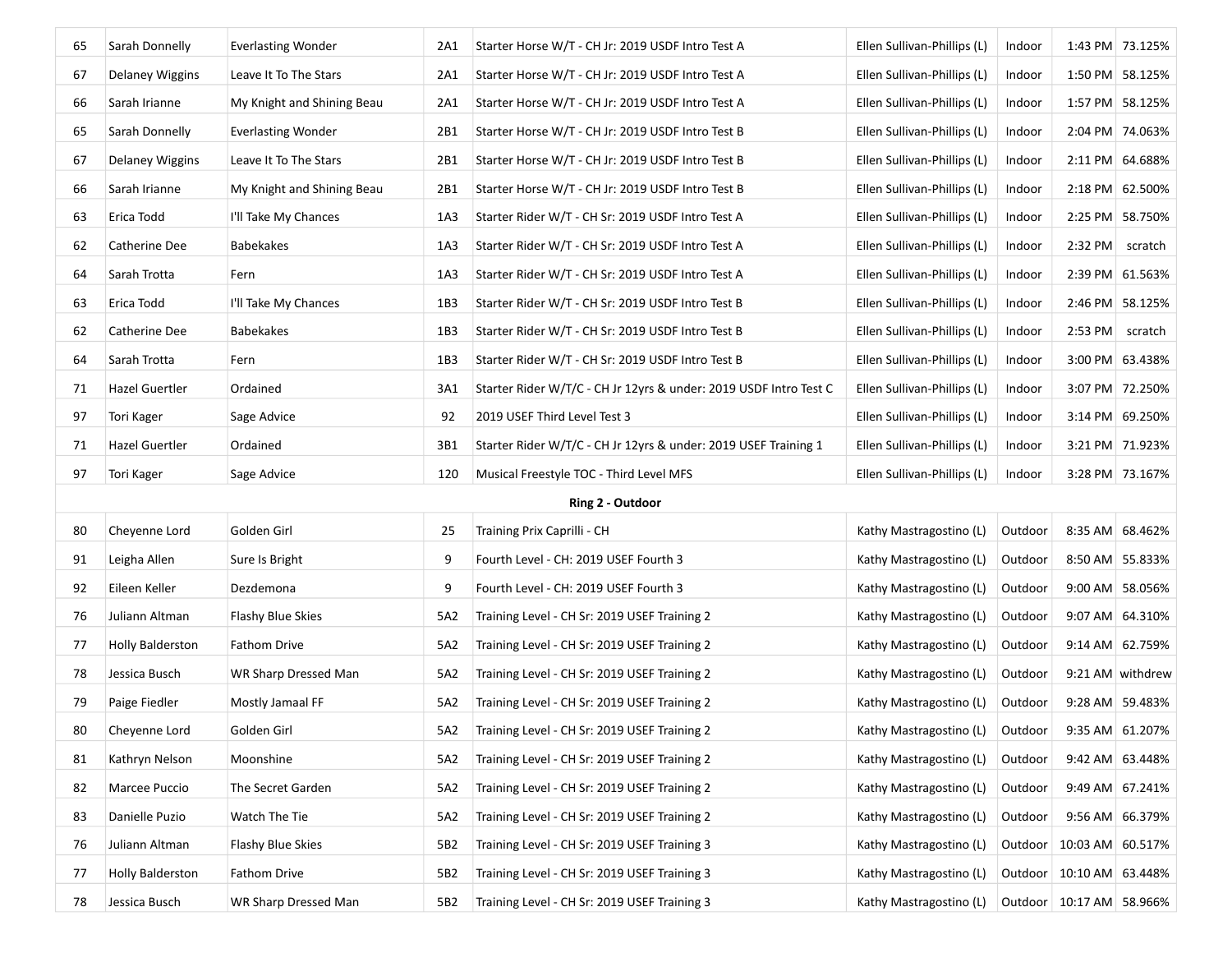| 79 | Paige Fiedler                                  | Mostly Jamaal FF      | 5B2             | Training Level - CH Sr: 2019 USEF Training 3                    | Kathy Mastragostino (L)                         |         | Outdoor   10:24 AM   58.793% |                 |  |
|----|------------------------------------------------|-----------------------|-----------------|-----------------------------------------------------------------|-------------------------------------------------|---------|------------------------------|-----------------|--|
| 80 | Cheyenne Lord                                  | Golden Girl           | 5B2             | Training Level - CH Sr: 2019 USEF Training 3                    | Kathy Mastragostino (L)                         |         | Outdoor   10:31 AM   56.724% |                 |  |
| 81 | Kathryn Nelson                                 | Moonshine             | 5B2             | Training Level - CH Sr: 2019 USEF Training 3                    | Kathy Mastragostino (L)                         |         | Outdoor   10:38 AM   60.862% |                 |  |
| 82 | Marcee Puccio                                  | The Secret Garden     | 5B2             | Training Level - CH Sr: 2019 USEF Training 3                    | Kathy Mastragostino (L)                         |         | Outdoor   10:45 AM   62.759% |                 |  |
| 83 | Danielle Puzio                                 | Watch The Tie         | 5B2             | Training Level - CH Sr: 2019 USEF Training 3                    | Kathy Mastragostino (L)                         |         | Outdoor   10:52 AM   63.448% |                 |  |
|    |                                                |                       |                 | 11:00 AM - 11:25 AM *** AWARDS BREAK ***                        |                                                 |         |                              |                 |  |
| 90 | Melissa Tomasello                              | Lance                 | 70              | 2019 USEF First Level Test 1 Sr                                 | Kathy Mastragostino (L)                         |         | Outdoor   11:25 AM   58.125% |                 |  |
|    | 11:45 AM - 12:30 PM *** AWARDS/LUNCH BREAK *** |                       |                 |                                                                 |                                                 |         |                              |                 |  |
| 88 | Samantha Hodgson                               | Jorick Fan't Zand     | 6A3             | First Level - CH Sr, Shown Above 2nd Lvl: 2019 USEF First 2     | Kathy Mastragostino (L)                         |         | Outdoor   12:30 PM   63.429% |                 |  |
| 74 | Madison Gransden                               | MJ's Warrior          | 5A1             | Training Level - CH Jr: 2019 USEF Training 2                    | Kathy Mastragostino (L)                         |         | Outdoor   12:37 PM   60.690% |                 |  |
| 75 | Gianna Tanzi                                   | Lady Inspiration      | 5A1             | Training Level - CH Jr: 2019 USEF Training 2                    | Kathy Mastragostino (L)                         |         | Outdoor   12:44 PM   62.931% |                 |  |
| 74 | Madison Gransden                               | MJ's Warrior          | 5B1             | Training Level - CH Jr: 2019 USEF Training 3                    | Kathy Mastragostino (L)                         |         | Outdoor   12:51 PM   59.655% |                 |  |
| 75 | Gianna Tanzi                                   | Lady Inspiration      | 5B1             | Training Level - CH Jr: 2019 USEF Training 3                    | Kathy Mastragostino (L)                         |         | Outdoor   12:58 PM   62.069% |                 |  |
| 88 | Samantha Hodgson                               | Jorick Fan't Zand     | 6B3             | First Level - CH Sr, Shown Above 2nd Lvl: 2019 USEF First 3     | Kathy Mastragostino (L)                         | Outdoor |                              | 1:05 PM 63.889% |  |
| 96 | Maria Verlengia                                | Feir Brand            | 51              | Starter Horse W/T/C - 2019 USDF Intro Test C Sr                 | Kathy Mastragostino (L)                         | Outdoor |                              | 1:12 PM 73.125% |  |
| 68 | Ateasha Baltodano                              | Global Magician       | 2A2             | Starter Horse W/T - CH Sr: 2019 USDF Intro Test A               | Kathy Mastragostino (L)                         | Outdoor | 1:19 PM                      | scratch         |  |
| 69 | Ana DiGironimo                                 | Thronfolger           | 2A2             | Starter Horse W/T - CH Sr: 2019 USDF Intro Test A               | Kathy Mastragostino (L)                         | Outdoor |                              | 1:26 PM 67.500% |  |
| 70 | Kathleen Taler                                 | Tardy Is Cool         | 2A2             | Starter Horse W/T - CH Sr: 2019 USDF Intro Test A               | Kathy Mastragostino (L)                         | Outdoor |                              | 1:33 PM 61.563% |  |
| 89 | Samantha Hodgson                               | Nitro                 | 6A3             | First Level - CH Sr, Shown Above 2nd Lvl: 2019 USEF First 2     | Kathy Mastragostino (L)                         | Outdoor |                              | 1:40 PM 60.857% |  |
| 68 | Ateasha Baltodano                              | Global Magician       | 2B <sub>2</sub> | Starter Horse W/T - CH Sr: 2019 USDF Intro Test B               | Kathy Mastragostino (L)                         | Outdoor |                              | 1:47 PM 56.563% |  |
| 69 | Ana DiGironimo                                 | Thronfolger           | 2B2             | Starter Horse W/T - CH Sr: 2019 USDF Intro Test B               | Kathy Mastragostino (L)                         | Outdoor |                              | 1:55 PM 70.000% |  |
| 70 | Kathleen Taler                                 | Tardy Is Cool         | 2B <sub>2</sub> | Starter Horse W/T - CH Sr: 2019 USDF Intro Test B               | Kathy Mastragostino (L)                         | Outdoor |                              | 2:01 PM 63.438% |  |
| 89 | Samantha Hodgson                               | Nitro                 | 6B3             | First Level - CH Sr, Shown Above 2nd Lvl: 2019 USEF First 3     | Kathy Mastragostino (L)                         | Outdoor |                              | 2:08 PM 63.889% |  |
| 94 | Cheyenne Lord                                  | <b>Bonjour Cadeau</b> | 24              | Intro Prix Caprilli - CH                                        | Kathy Mastragostino (L)                         | Outdoor |                              | 2:15 PM 77.273% |  |
| 95 | Susan Helm                                     | Snickers              | 24              | Intro Prix Caprilli - CH                                        | Kathy Mastragostino (L) Outdoor 2:25 PM 68.409% |         |                              |                 |  |
|    | 2:35 PM - 2:55 PM *** AWARDS BREAK ***         |                       |                 |                                                                 |                                                 |         |                              |                 |  |
| 59 | Meghan Kronhaus                                | Happy Go Lucky        | 1A2             | Starter Rider W/T - CH Jr 13yrs & older: 2019 USDF Intro Test A | Kathy Mastragostino (L)                         | Outdoor |                              | 2:55 PM 63.125% |  |
| 60 | Madison Novak                                  | Don't Skip Sonny      | 1A2             | Starter Rider W/T - CH Jr 13yrs & older: 2019 USDF Intro Test A | Kathy Mastragostino (L)                         | Outdoor |                              | 3:02 PM 60.313% |  |
| 61 | Jordan Paolello                                | Foxy Lady             | 1A2             | Starter Rider W/T - CH Jr 13yrs & older: 2019 USDF Intro Test A | Kathy Mastragostino (L)                         | Outdoor |                              | 3:09 PM 56.563% |  |
| 59 | Meghan Kronhaus                                | Happy Go Lucky        | 1B2             | Starter Rider W/T - CH Jr 13yrs & older: 2019 USDF Intro Test B | Kathy Mastragostino (L)                         | Outdoor |                              | 3:16 PM 62.188% |  |
| 60 | <b>Madison Novak</b>                           | Don't Skip Sonny      | 1B2             | Starter Rider W/T - CH Jr 13yrs & older: 2019 USDF Intro Test B | Kathy Mastragostino (L)                         | Outdoor |                              | 3:23 PM 60.938% |  |